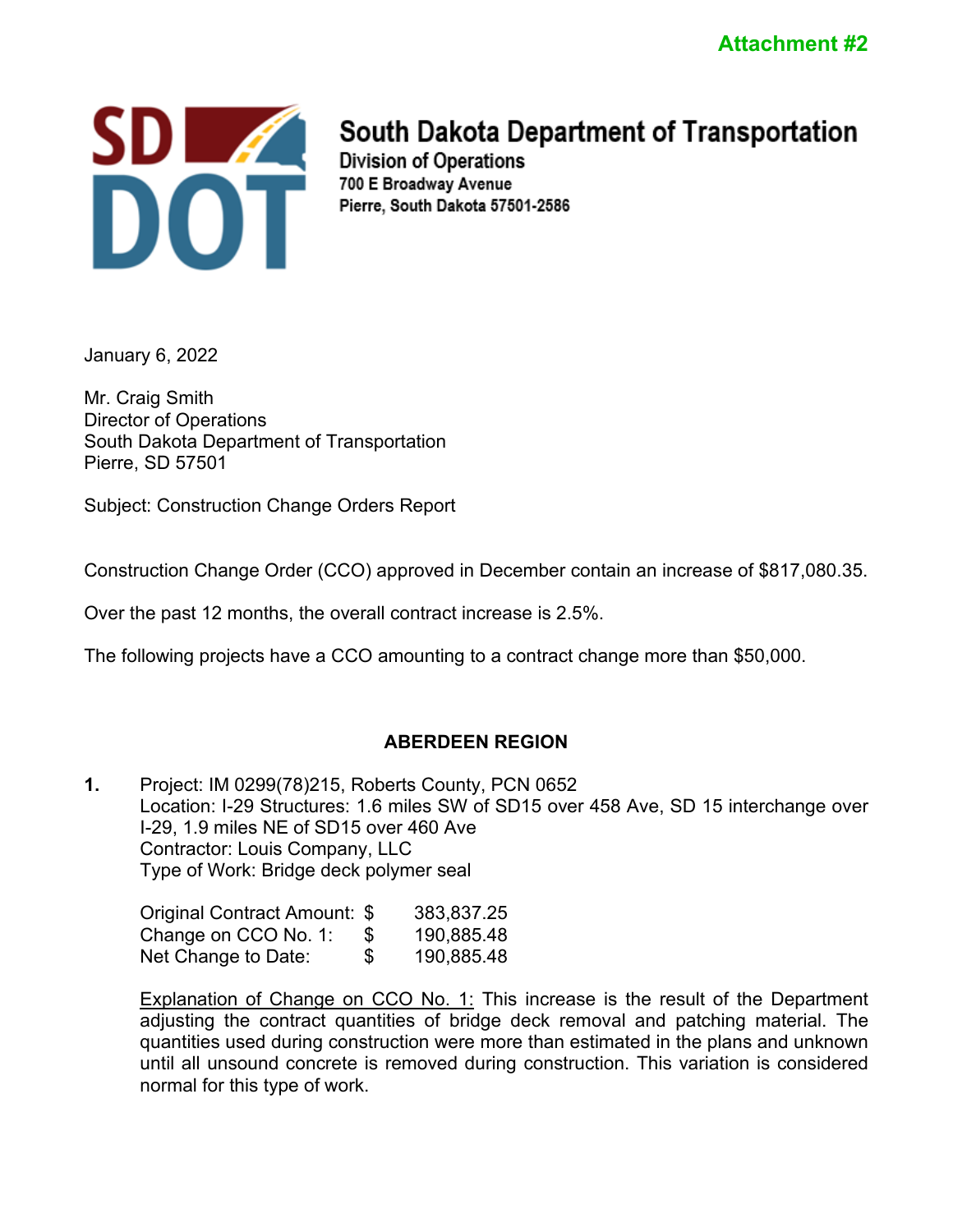**2.** Project: NH P 0013(46), Beadle and Kingsbury County, PCN 05YF Location: Various Routes in the Huron Area Contractor: BX Civil & Construction, Inc. Type of Work: Pavement restoration

| Original Contract Amount: \$ |    | 1,801,000.00 |
|------------------------------|----|--------------|
| Change on CCO No. 3:         | £. | 141.371.21   |
| Net Change to Date:          | \$ | 176.514.17   |

**Explanation of Change on CCO No. 3:** This increase is the result of the Department adjusting the contract quantity of base course. In order to stabilize the shoulder and underlying grade, the Department determined additional base course was needed during construction.

**3.** Project: NH 0212(201)377, Codington County, PCN 07P8 Location: US 212 from US 81 to 19th St SE in Watertown Contractor: Halme, Inc. Type of Work: Storm sewer outfalls

> Original Contract Amount: \$ 1,539,445.70 Change on CCO No. 2: \$ (67,209.61)<br>Net Change to Date: \$ (63.209.61) Net Change to Date: \$ (63,209.61)

Explanation of Change on CCO No. 2: This decrease is the result of the Department eliminating a portion of the work. During construction, the Department determined the PCC ditch liner was not necessary.

#### **MITCHELL REGION**

**4.** Project: P 0042(58)311, Hanson County, PCN 03AN Location: SD 42- 7.2 miles E of Davison County line over James River Contractor: Perrett Construction, Ltd. Type of Work: Structures, approach grading, asphalt surfacing

| Original Contract Amount: \$ |      | 7,258,435.18 |
|------------------------------|------|--------------|
| Change on CCO No. 8:         | -SS- | 1,069,874.02 |
| Net Change to Date:          |      | 1,107,625.75 |

Explanation of Change on CCO No. 8: This increase is the result of extra work performed by the Contractor to reconstruct a portion of the project due to a differing site condition. The differing site condition caused a cofferdam collapse and damaged work previously completed. The Contractor designed and constructed a new cofferdam to resist soil pressure of in-field conditions and repaired damaged work. The Department made the adjustment for extra work in accordance with the requirements for differing site conditions in the contract, covered by Section 4.2 of the SD DOT spec book.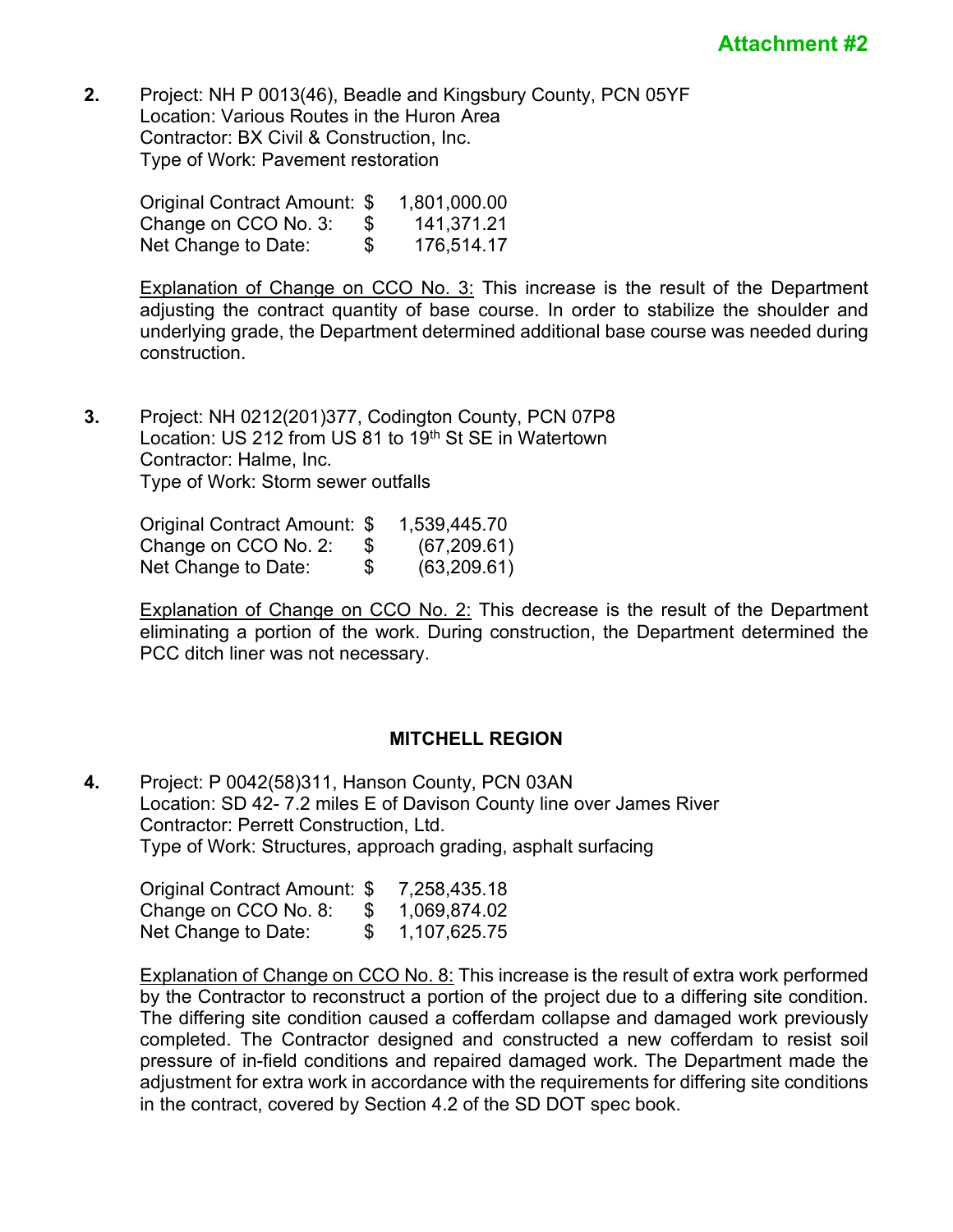**5.** Project: IM-FP 2292(06)5, Minnehaha County, PCN 4778 Location: I-229 Exit 5 in Sioux Falls Contractor: D & G Concrete Construction, Inc. Type of Work: Grading, storm sewer, curb & gutter, PCC surfacing, signals, lighting, structures, high friction

| Original Contract Amount: \$ 12,467,527.57 |    |               |
|--------------------------------------------|----|---------------|
| Change on CCO No. 6:                       | S. | (221, 183.83) |
| Net Change to Date:                        | \$ | 23,568.03     |

Explanation of Change on CCO No. 6: This decrease is the result of the Department adjusting the contract quantity of option borrow excavation. After the work was completed, the borrow site was surveyed to determine the final quantity.

**6.** Project: NH 0018(216)420, Lincoln and Turner County, PCN 06Q6 Location: US 18 from SD 19 to I-29 Contractor: Spencer Quarries, Inc. Type of Work: Cold milling asphalt concrete, asphalt concrete resurfacing, guardrail

Original Contract Amount: \$ 3,475,185.15 Change on CCO No. 2F:  $$$  (135,306.87)<br>Net Change to Date:  $$$  (135.306.87) Net Change to Date: \$ (135,306.87)

Explanation of Change on CCO No. 2F: This decrease is the result of the Department adjusting the contract quantities of asphalt binder and asphalt for tack to match the quantities used during construction. The variations are due to normal project variations and are considered minor for the work involved.

## **PIERRE REGION**

There are no CCOs amounting to a change of \$50,000 to report this period.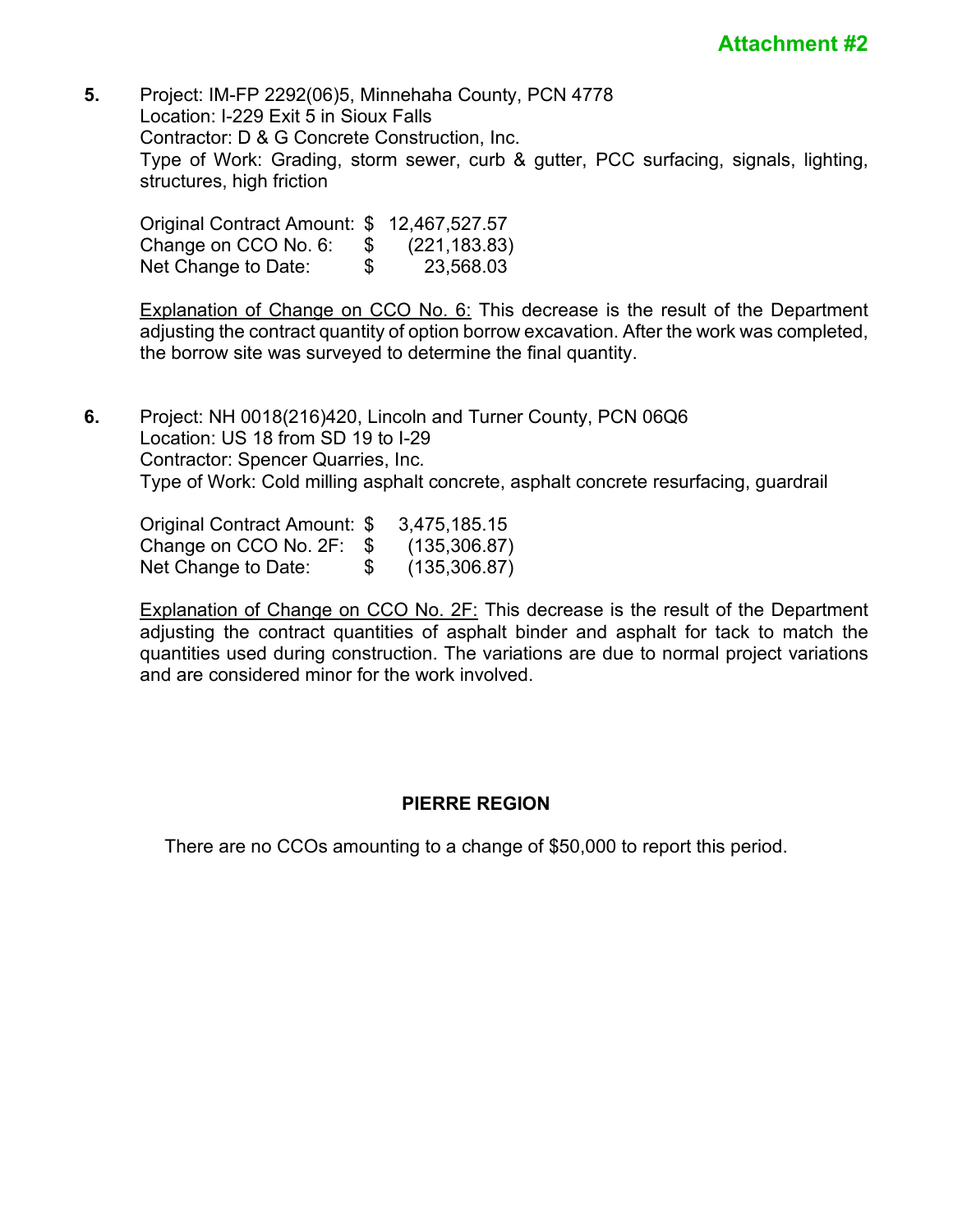## **RAPID CITY REGION**

**7.** Project: P 000S(00)225, Regionwide, PCN 04M3 Location: Various locations in the Rapid City region Contractor: Specialized Pavement Marking, Inc Type of Work: County pavement markings

| Original Contract Amount: \$ | 799,943.75       |
|------------------------------|------------------|
| Change on CCO No. 1:         | \$<br>195,182.50 |
| Net Change to Date:          | \$<br>195,182.50 |

Explanation of Change on CCO No. 1: This increase is the result of the Department adjusting the contract quantities of pavement marking to match the quantities used during construction. A plan error and normal variations resulted in additional material being used to complete the work.

**8.** Project: P 0044(200)65, Pennington County, PCN 05J8 Location: SD 44 from 1.2 miles W of Baseline Rd to Rapid Creek Contractor: Simon Contractors of South Dakota, Inc. Type of Work: Cold milling asphalt concrete, asphalt concrete resurfacing, structure end blocks, culvert repair

| Original Contract Amount: \$ |           | 2,724,050.50  |
|------------------------------|-----------|---------------|
| Change on CCO No. 4:         | <u>ან</u> | (518, 159.96) |
| Net Change to Date:          | S.        | (209, 896.79) |

Explanation of Change on CCO No. 4: This decrease is the result of the Department adjusting the contract quantities of asphalt binder and asphalt concrete for surfacing of the roadway shoulders. On a previous CCO, the Department added base course to the shoulders to reduce the future quantity of asphalt concrete needed to level the shoulders with the completed mainline pavement resulting in an overall savings to the Department.

**9.** Project: P 6480(04), Pennington County, PCN 5777 Location: Sheridan Lake Rd from the junction of US 385 to Alberta Rd Contractor: Oftedahl Construction, Inc. Type of Work: Grading, asphalt concrete surfacing, curb & gutter, structures, storm sewer

Original Contract Amount: \$ 22,871,427.33 Change on CCO No. 7: \$ (91,948.48)<br>Net Change to Date: \$ 40.792.25 Net Change to Date: \$ 40,792.25

Explanation of Change on CCO No. 7: This decrease is the result of the Department reducing the steepness and length of the backslope on a portion of the project. This adjustment resulted in a reduction of Unclassified/ Rock Excavation.